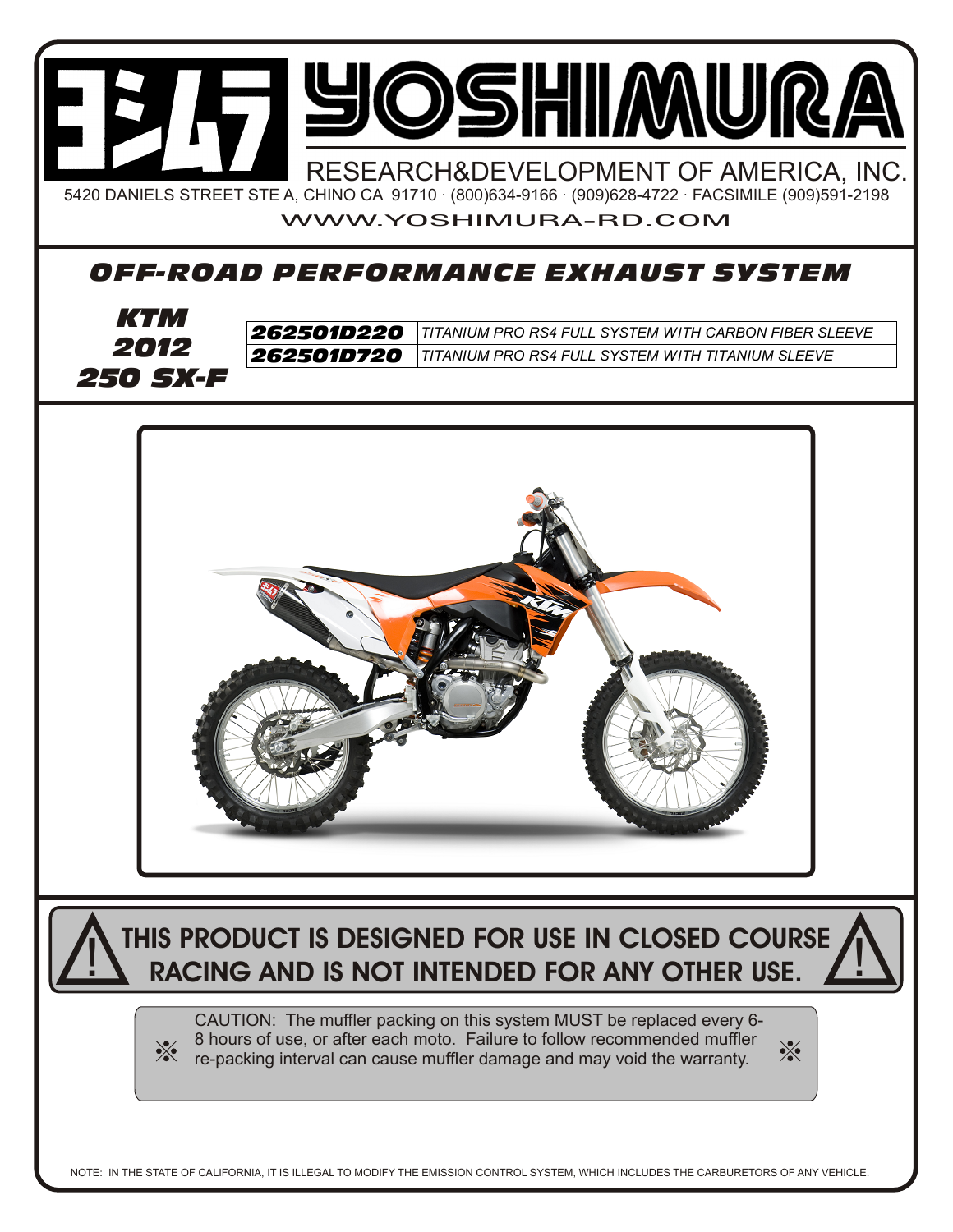## *Installation Procedures: Page 2*

*CAUTION: Exhaust system can be extremely hot. Let motorcycle cool down before beginning installation. Always wear hand and eye protection and take precautionary measures to avoid injury.*

*WARNING: Always properly support vehicle with a stand and/or lift when servicing or performing any work. Unstable vehicles may present dangerous conditions and may cause property damage, personal injury and/or death.* 

#### *Note: Read through all instructions before beginning installation.*

*Metric Socket Set Ratchet Wrench and Extension Torque Wrench Spring Puller Tool*

# *Installation Steps:*

### *1. Stock exhaust removal.*

*a. Follow owner's manual instructions to remove stock silencer.* 

*b. Follow owner's manual instructions to remove shock absorber from bike.* 

*c. Remove stock header from bike by removing stock springs securing header to header flange.* 

*d. Reinstall stock shock absorber following owner's manual instructions.*

*Note: Rear shock absorber may be reinstalled after header is removed, as the Yoshimura tailpipe is separated into two pieces.* 

*Note: Stock header flange springs will be reused on the Yoshimura exhaust system.*

### *2. Yoshimura full system installation.*

*a. Install Yoshimura header onto stock manifold.* 

*b. Remove spring and tailpipe from muffler.*

*c. Install Yoshimura tailpipe onto Yoshimura header and secure to frame mount using supplied hardware. Frame mount washer goes between frame and tailpipe. Do not tighten bolt or install springs at this time.* 

*d. Install Yoshimura rubber grommets and spacers onto muffler brackets. Install muffler onto Yoshimura tailpipe and secure using supplied hardware. Do not tighten bolts or install springs at this time.*

*Tools Needed: e. Tighten tailpipe mount to 18.5 ft-lbs ( 25 N-m ) and muffler mounts to 7.4 ft-lbs ( 10 N-m ).*

- *f. Install stock springs between header and flange, and supplied Yoshimura springs between header, tailpipe, and muffler.*
- *4. Before starting motorcycle, check for proper clearance between new exhaust system and rear suspension (i.e. tire, swing-arm, brake, rear shock, engine etc). If any problem is found, please carefully follow through the installation steps again. If problem still persists, please call Yoshimura Tech Department at (800) 634-9166 / in CA (909) 628-4722.*

*It is recommended that the muffler and tailpipe be wiped down with rubbing alcohol to remove oil and fingerprints. This will help prevent tarnishing of the finish after the exhaust is heated up.*

*NOTE: After starting motorcycle, it is normal for new exhaust system and muffler to emit smoke until oil residue burns off.*

## *Fuel Injection Mapping:*

*For best results and to extract the most performance out of the Yoshimura system fuel injection mapping is recommended for closed course competition use only.* 

*Yoshimura R&D offers the PIM2 Fuel Injection controller kit with optional DATA Box. Please contact your dealer or Yoshimura R&D for details.*

*Note: It is illegal to modify the fuel injection system of any vehicle in the State of California.*